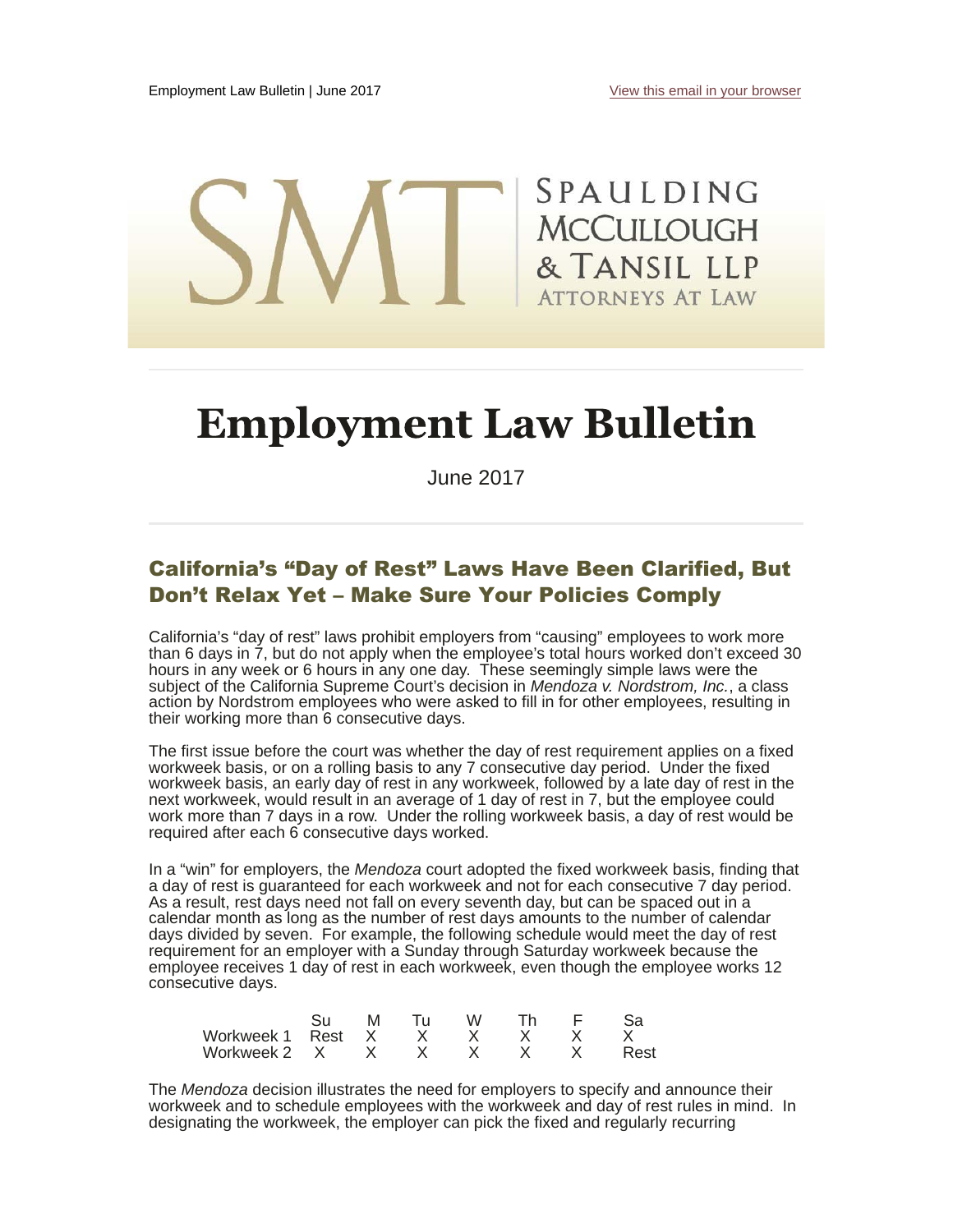consecutive 7 day period that works best for the business, starting with the same calendar day each week (Sunday-Saturday, Tuesday-Monday, etc.). If the employer does not designate the workweek, the workweek will start Sunday at 12:00 a.m. and end Saturday at 11:59 p.m.

The second issue before the *Mendoza* court was whether the day of rest exemption for workers employed 6 hours or less per day applies when the employee works 6 hours or less on at least 1 day of the week, or only when an employee works no more than 6 hours on each and every day of the week. On this issue, the court ruled in favor of the employees, finding that the day of rest exemption only applies if the employee never exceeded 6 hours of work on any day of the workweek. Based on this ruling, the day of rest exemption applies as follows:

|                                          |  |  | Su M Tu W Th F Sa |                                           |
|------------------------------------------|--|--|-------------------|-------------------------------------------|
|                                          |  |  |                   | Workweek 1 6 6 5.5 5.5 6 6 6 No violation |
| Workweek 2 6 6 6.5 5.5 6 6.5 6 Violation |  |  |                   |                                           |

Finally, the *Mendoza* court was asked to determine what it means "for an employer to 'cause' an employee to go without a day of rest: force, coerce, pressure, schedule, encourage, reward, permit, or something else?" On this issue, the Court held that an employer must notify its employees of their entitlement to a day of rest and may not encourage them to forego rest or conceal the entitlement to rest, but is not liable simply because the employee chooses to work on a  $7<sup>th</sup>$  consecutive day in the workweek.

With the Court's clarification of the day of rest requirements, we recommend the following steps to ensure your company is in compliance:

- specify your company's 7 day workweek in your employee handbook;
- notify employees of their right to one day of rest in each workweek (and when the 6 hour/day exemption applies) in your employee handbook;
- train supervisors about the day of rest rules so they schedule work to avoid violations and don't pressure employees to work in lieu of a required day of rest;
- train payroll personnel to spot day of rest violations so issues can be identified and resolved; and
- contact one of SMT's employment attorneys if you have questions or need assistance with drafting policies or training personnel.

### A Summer Refresher On Deductions For Exempt Employees Vacations

As we head into the summer, keep the following rules in mind when exempt (non-overtime eligible) employees take time off without enough accrued vacation/PTO to cover their absence:

- Time off for vacation may be deducted from the employee's accrued vacation/PTO in partial day increments as defined in your written vacation/PTO policy, but salary cannot be deducted unless the employee did not perform any work in the workday.
- If the employer shuts down operations making work unavailable, the employer can only require an exempt employee to use accrued vacation/PTO (or deduct from salary if the vacation/PTO balance is zero) if the closure is for the entire workweek and the employee doesn't perform any work in the workweek. Exempt employees must be paid the full week's salary for partial workweek closures, and cannot be required to use vacation/PTO.

Exempt employee salary deductions can be risky and if not done correctly, put the employee's exempt status at risk, so don't hesitate to contact one of SMT's employment attorneys if you have questions.